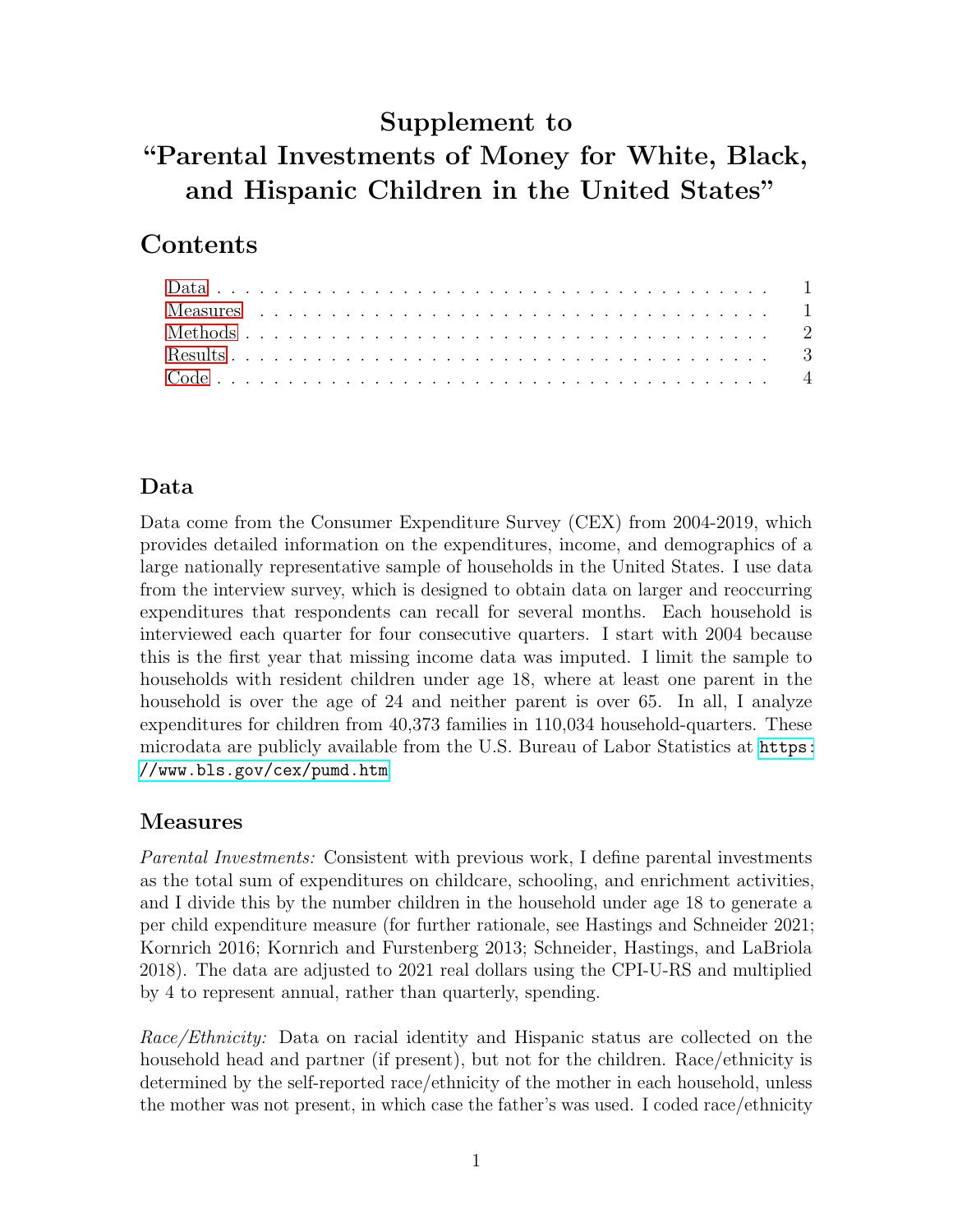with categories for (1) white, Non-Hispanic (60% of sample); (2) Black, non-Hispanic  $(11\%)$ ; (3) Hispanic  $(21\%)$  and (4) other race, non-Hispanic  $(8\%)$  respondents. Given the wide range of actual racial and ethnic identities captured in the other category, I do not include this group in my analysis.

Income: Family income includes all sources of income and public assistance. Taxes are estimated by the CEX using TAXSIM, which creates an after-tax/transfer measure which is used here. Missing income data are imputed by CEX, and incomes are adjusted to 2021 real dollars using the CPI-U-RS.

Family Characteristics: Family characteristic controls are family structure (married, cohabiting, single), number of adults in the household, number of children in each age category (0-5, 6-11, 12-17), highest education of household head or partner (no high school diploma, high school diploma but no Bachelor's degree, Bachelor's degree or above), oldest age and age-squared of household head or partner, and whether or not a grandparent is in the home.

#### <span id="page-1-0"></span>Methods

I run linear regression models of parental investments, employing the sampling weights provided by the CEX and adjusting the standard errors for clustering by households (since households can appear in up to four quarters of the data).

The first model includes only the race/ethnicity variable, month fixed effects (to adjust for seasonality in parental investments) and year fixed effects (to adjust for overall changes in spending over time). Formally, this model can be written as:

#### Parental Investments =  $\beta_0 + \beta_1 Black + \beta_2 Hispanic + \mu_{month} + \mu_{year}$

where  $\beta_1$  represents the Black-White gap and  $\beta_2$  represents the Hispanic-White gap. This shows the real differences in parental investments by race and ethnicity. The second model adds controls for family characteristics (but not income). The third model adds a control for income (but not family characteristics). The final model controls for both family income and characteristics. The models are shown in Table 1. The visualization in the paper is created by taking the results of these models and predicting the average level of spending by race/ethnicity, holding all of the control variables at their mean values. The means are shown with 83.4% confidence intervals, which is selected because this roughly corresponds to the level where non-overlapping errors bars indicates a statistically significant difference at  $p < .05$ . For more explanation of the error bars, see: [https://chris-said.io/2014/12/01/independent-t-tests-and](https://chris-said.io/2014/12/01/independent-t-tests-and-the-83-confidence-interval-a-useful-trick-for-eyeballing-your-data/) [-the-83-confidence-interval-a-useful-trick-for-eyeballing-your-data/](https://chris-said.io/2014/12/01/independent-t-tests-and-the-83-confidence-interval-a-useful-trick-for-eyeballing-your-data/).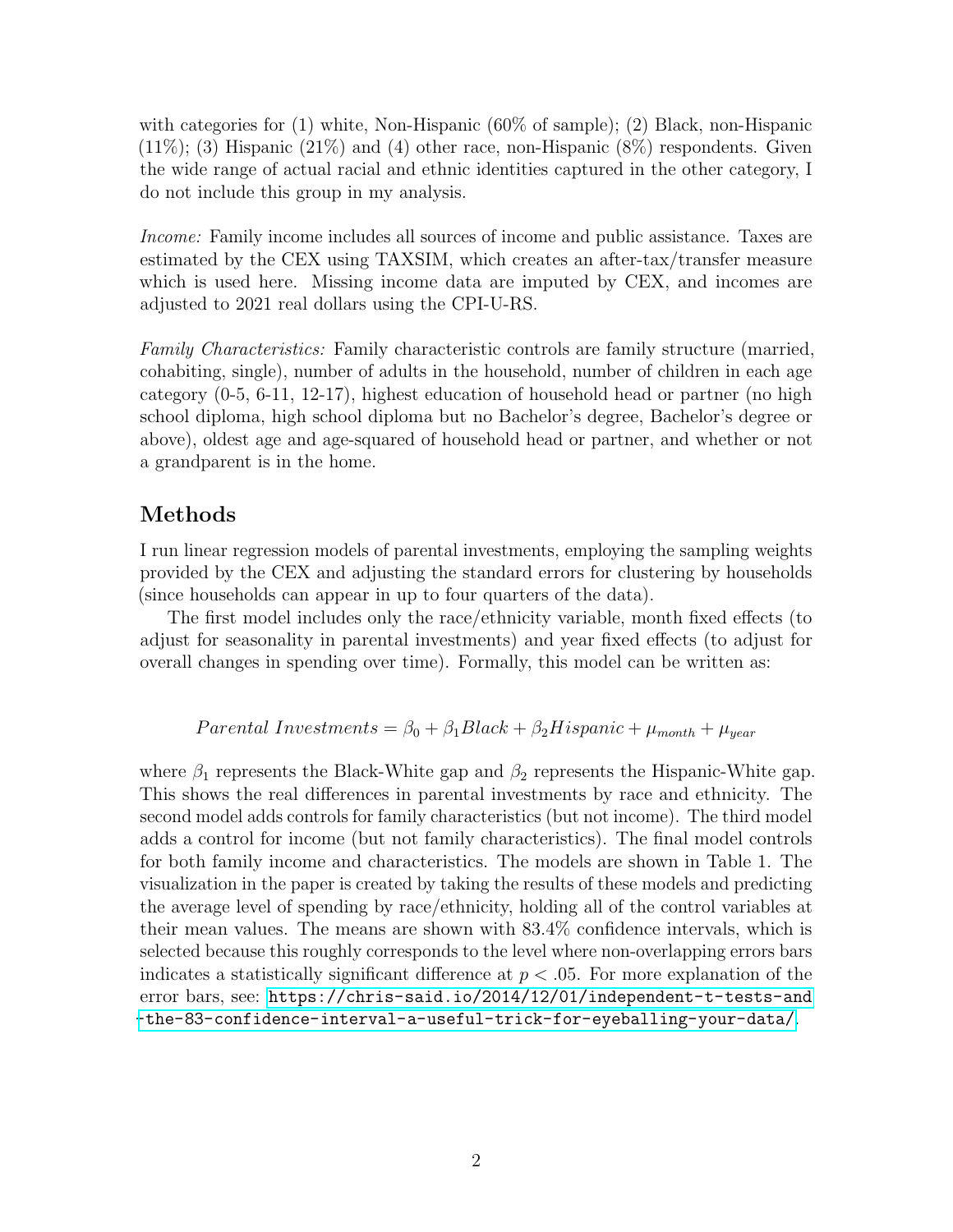# <span id="page-2-0"></span>Results

| Controlling<br>Controlling for<br>for family<br>income & family<br>Controlling<br>characteristics<br>for income<br>characteristics<br>Actual<br>White<br>ref.<br>ref.<br>ref.<br>ref. |            |
|---------------------------------------------------------------------------------------------------------------------------------------------------------------------------------------|------------|
|                                                                                                                                                                                       |            |
|                                                                                                                                                                                       |            |
|                                                                                                                                                                                       |            |
| <b>Black</b><br>$-1021.4***$<br>$-446.5***$<br>$-252.5***$<br>$-175.5***$                                                                                                             |            |
| (61.1)<br>(60.3)<br>(57.9)<br>(60.0)<br>$-266.2***$<br>$-463.6***$<br>$-1177.8***$<br>$-31.1$<br>Hispanic                                                                             |            |
| (41.2)<br>(41.2)<br>(40.2)<br>(40.3)<br>$17.6***$<br>Income (in thousands)                                                                                                            | $16.5***$  |
| (0.62)                                                                                                                                                                                | (0.71)     |
| $-341.2***$<br>Num. of adults in house<br>$-186.9***$<br>(35.2)<br>(36.7)                                                                                                             |            |
| $87.9***$<br>Num. of children 0-5                                                                                                                                                     | $75.7**$   |
| (25.0)<br>(23.6)<br>Num. of children 6-11<br>$-421.9***$<br>$-450.1***$                                                                                                               |            |
| (24.1)<br>(23.3)<br>$-629.7***$<br>$-664.2***$<br>Num. of children 12-17                                                                                                              |            |
| (25.8)<br>(26.4)                                                                                                                                                                      |            |
| Married<br>ref.<br>ref.                                                                                                                                                               |            |
| Cohabiting<br>$-448.0***$<br>$-198.5***$                                                                                                                                              |            |
| (48.3)<br>(45.6)<br>$-314.7***$<br>Single                                                                                                                                             | $177.1***$ |
| (55.0)<br>(50.7)                                                                                                                                                                      |            |
| $500.2***$<br>Parental education (highest)<br>(13.7)<br>(13.6)                                                                                                                        | 225.7***   |
| $-19.3$<br>$-120.8$<br>Grandparent present                                                                                                                                            |            |
| (85.9)<br>(84.7)<br>$126.7***$<br>$49.8*$<br>Age                                                                                                                                      |            |
| (22.8)<br>(24.0)                                                                                                                                                                      |            |
| $-1.13***$<br>$-0.44$<br>Age $\times$ Age                                                                                                                                             |            |
| (0.30)<br>1754.6***<br>$-7347.1***$<br>$-3056.2***$<br>Constant<br>$-128.9$                                                                                                           | (0.28)     |
| (80.0)<br>(507.2)<br>(97.9)<br>(483.9)<br>Month Fixed Effects<br>Yes<br>Yes<br>Yes<br>Yes                                                                                             |            |
| Year Fixed Effects<br>Yes<br>Yes<br>Yes<br>Yes                                                                                                                                        |            |
| 110034<br>110034<br>110034<br>110034<br>Observations                                                                                                                                  |            |

Table 1: Regression Models of Parental Investments

Clustered standard errors in parentheses

\*  $p < .05$ , \*\*  $p < .01$ , \*\*\*  $p < .001$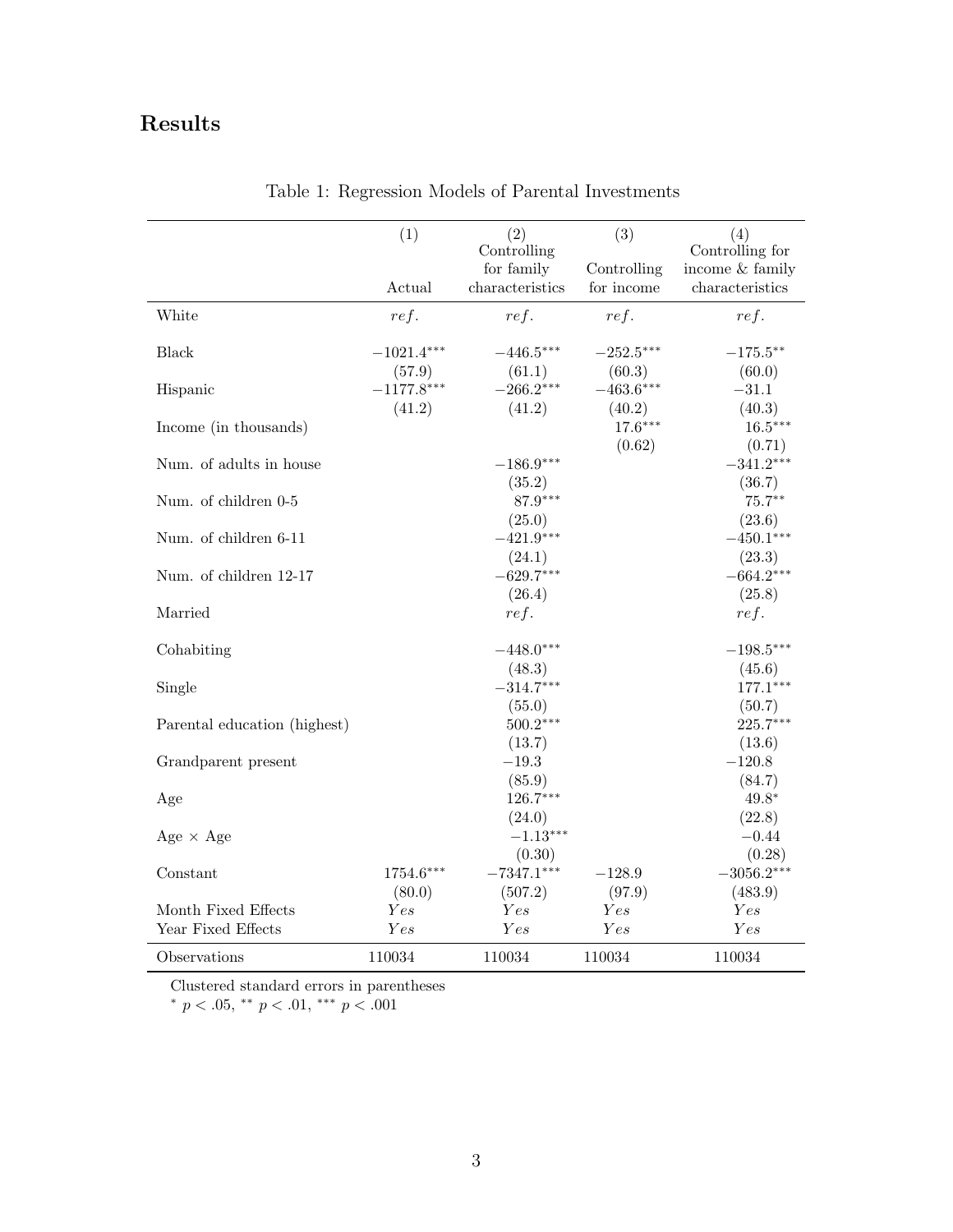### <span id="page-3-0"></span>Code

Analyses were conducted using Stata 17. User-written packages used are estout (Jann 2007) for the table, coefplot (Jann 2014) for the figure, and schemepack (Naqvi 2021) for graph scheme white tableau for the figure. The code to run the analysis and create the visualization is given below:

```
cd /Users/oph/Dropbox/projects/parenting_race
use if year >= 2004 using /Users/oph/Dropbox/data/cex/cleaned_2020/CEX_2003_2019_cleaned_quarterly.dta, clear
replace total_edu = 4*total_edu // convert to annual dollars
drop if missing(inca1000)
lab var inca1000 "Income (in thousands)" // after taxes and transfers
label var total_edu "Total parental investments"
label var max_educ "Parental education (highest)"
label var agecat0_5 "Num. of children 0-5"
label var agecat6_11 "Num. of children 6-11"
label var agecat12_17 "Num. of children 12-17"
lab var adults "Num. of adults in house"
lab var cu_multigen "Grandparent present"
rename altrace raceeth // raceeth coding based on mothers race, unless mother not present
drop if raceeth == 4
global family adults agecat0_5 agecat6_11 agecat12_17 i.famstructure max_educ cu_multigen c.max_age##c.max_age
eststo M1: reg total_edu i.raceeth i.qintrvmo i.qintrvyr [pw = finlwt21], vce(cluster cu_id)
eststo M2: reg total_edu i.raceeth $family i.qintrvmo i.qintrvyr [pw = finlwt21], vce(cluster cu_id)
eststo M3: reg total_edu i.raceeth inca1000 i.qintrvmo i.qintrvyr [pw = finlwt21], vce(cluster cu_id)
eststo M4: reg total_edu i.raceeth inca1000 $family i.qintrvmo i.qintrvyr [pw = finlwt21], vce(cluster cu_id)
forvalues i = 1/4 {
        est restore M`i'
       margins raceeth, atmeans post
        eststo P`i'
}
#delimit ;
coefplot
        (P1,keep(1.raceeth)) ///
        (P1,keep(2.raceeth)) ///
        (P1,keep(3.raceeth)) ///
        , bylabel(" " "Actual" " ") subtitle(, size(small)) legend(off)
        | \cdot |(P2,keep(1.raceeth)) ///
        (P2,keep(2.raceeth)) ///
        (P2,keep(3.raceeth)) ///
        , bylabel("Controlling" "for family" "characteristics") legend(off)
        | \cdot |(P3,keep(1.raceeth)) ///
        (P3,keep(2.raceeth)) ///
        (P3,keep(3.raceeth)) ///
        , bylabel("Controlling" "for" "income") legend(off)
        ||(P4,keep(1.raceeth)) ///
        (P4,keep(2.raceeth)) ///
        (P4,keep(3.raceeth)) ///
         , bylabel("Controlling for" "family characteristics" "and income") legend(off)
        ||,
        legend(off) msize(vlarge) nooffsets vertical recast(dropline)
        ciopts(recast(rcap) lw(medthick))
        lpattern(solid) lcolor(%20) lw(medthin) levels(83.4)
        coeflabels(1.raceeth = "White" 2.raceeth = "Black" 3.raceeth = "Hispanic" )
        byopts(legend(off) col(4) )
        ylabel(0 "$0" 300 "$300" 600 "$600" 900 "$900"
        1200 "$1200" 1500 "$1500" 1800 "$1800" 2100 "$2100")
        yscale(range(0 2100))
```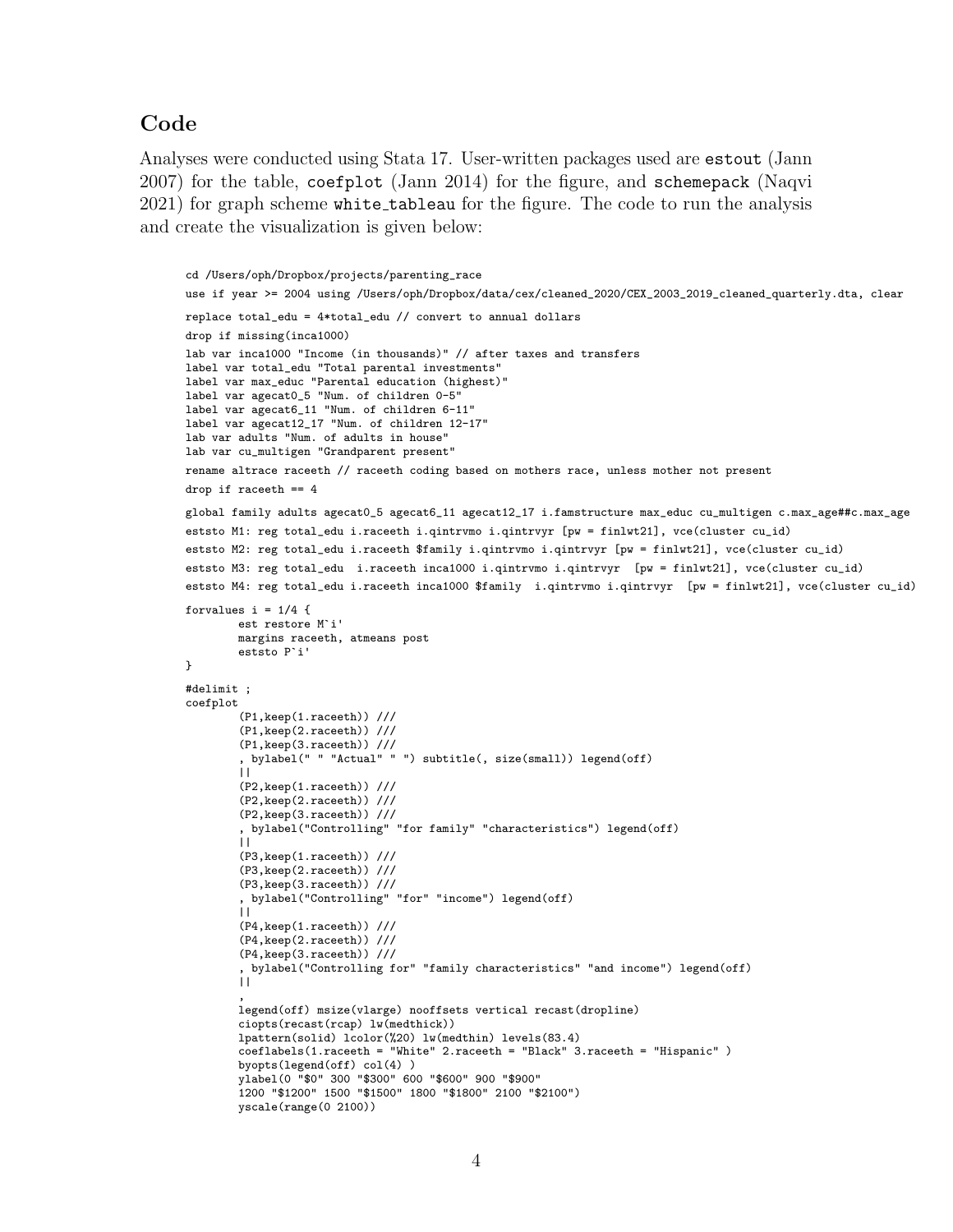ytitle("Annual parental investments per child (2021 real dollars)") scheme(white\_tableau)

```
;
#delimit cr
```

```
esttab M1 M2 M3 M4 using table1.tex, replace frag nogaps booktabs longtable b(a2) se(a2) label ///
        order(*raceeth* inca1000) ///
        substitute("#" "x" " 0 " "ref." "(.)" "") ///
       indicate("Month Fixed Effects = *qintrvmo" "Year Fixed Effects = *qintrvyr") ///
        mtitles("Actual" "\shortstack{Controlling\\for family\\characteristics}" ///
        "\shortstack{Controlling\\for income}" ///
        "\shortstack{Controlling for\\income \& family\\characteristics}")
```